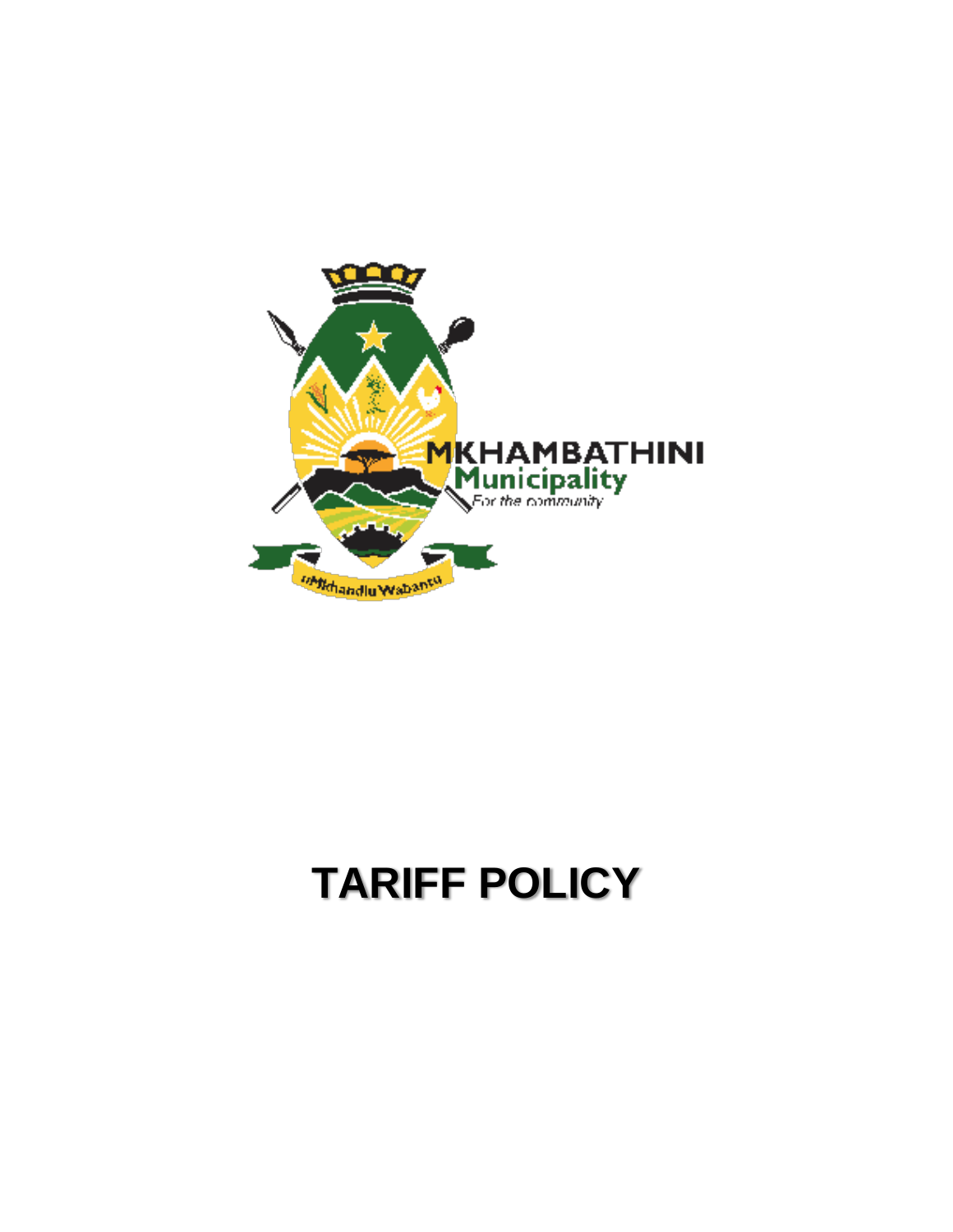- **1. DEFINITIONS**
- **2. INTRODUCTION**
- **3. POLICY OBJECTIVES**
- **4. PRINCIPLES**
- **5. REFUSE REMOVAL**
- **6. CALCULATION OF TARIFFS FOR MAJOR SERVICES**
- **7. OTHER TARIFFS, LEVIES & CHARGES**
- **8. POLICY ADOPTION**
- **9. ANNEXURE: LEGAL REQUIREMENTS**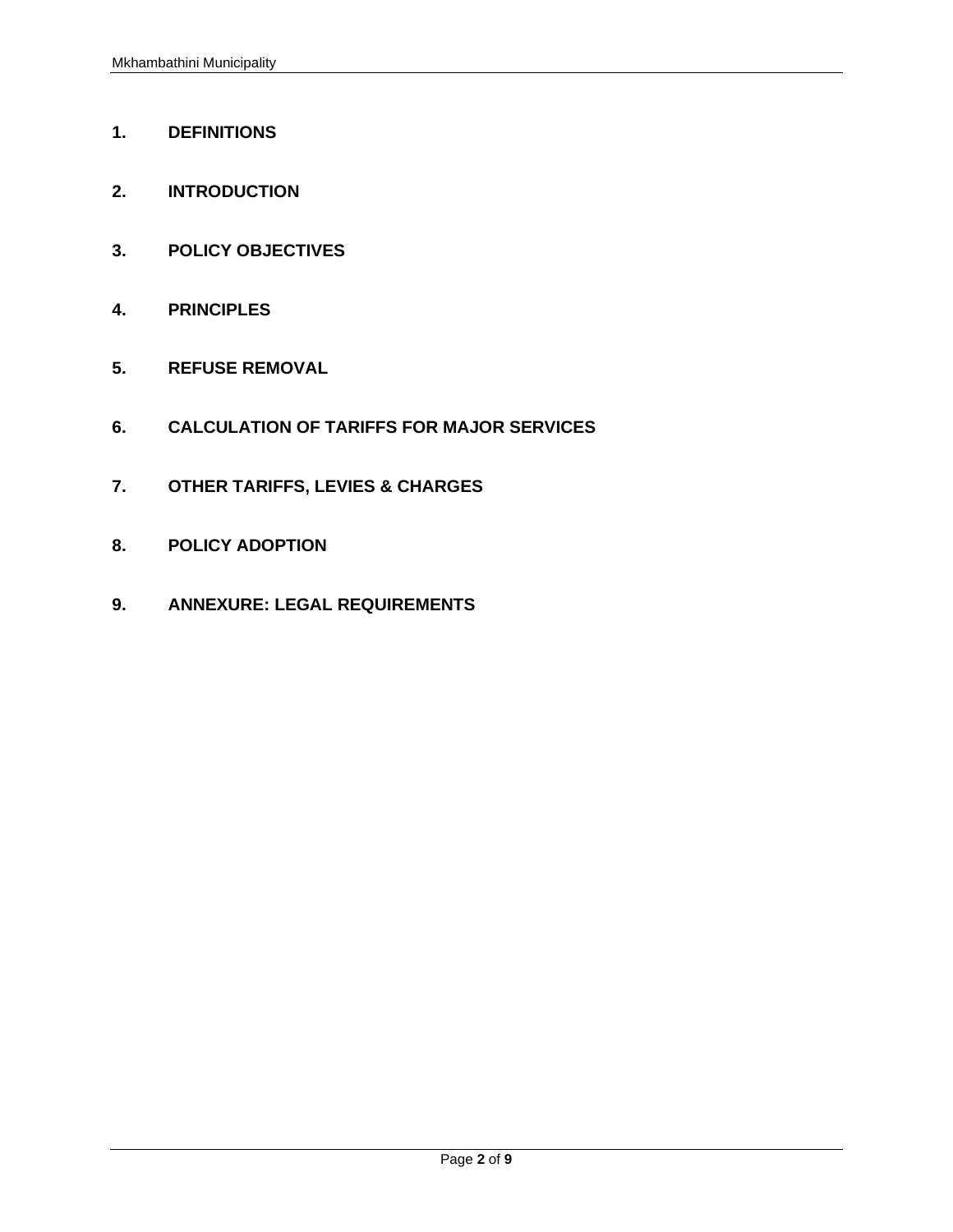## **1. DEFINITIONS**

**"Council"-** shall mean the Municipal Council of Mkhambathini Local Municipality.

**"Financial Year" -** means a twelve months period commencing on 1 July and ending on 30 June each year.

**"Municipal area" -** shall, where appropriate, mean the geographic area, determined in terms of the Local Government: Municipal Demarcation Act No. 27 of 1998 as the Municipal area pertaining to the Municipality;

**"Municipal service" -** refers to services (major and minor) offered by Mkhambathini Local Municipality.

**"Municipal Tariff" -** shall mean a tariff for services which the Municipality may set for the provision of a service to the local community, and may include a surcharge on such service. Tariffs for major services shall mean tariffs set for the supply refuse removal, and minor tariffs shall mean all other tariffs, charges, fees, rentals or fines levied or imposed by the Municipality in respect of other services supplied including services incidental to the provision of the major services.

**"Systems Act"**- means Local Government: Municipal Systems Act, 2000 (Act No. 32 of 2000).

## **2. INTRODUCTION**

- 2.1 A tariff policy must be compiled, adopted and implemented in terms of Section 74 of the Systems Act, 2000, such policy to cover, among other things, the levying of fees for municipal services provided by the municipality itself or by way of service delivery agreements**.**
- 2.2 The Tariffs Policy has been compiled taking into account, where applicable, the guidelines set out in Section 74.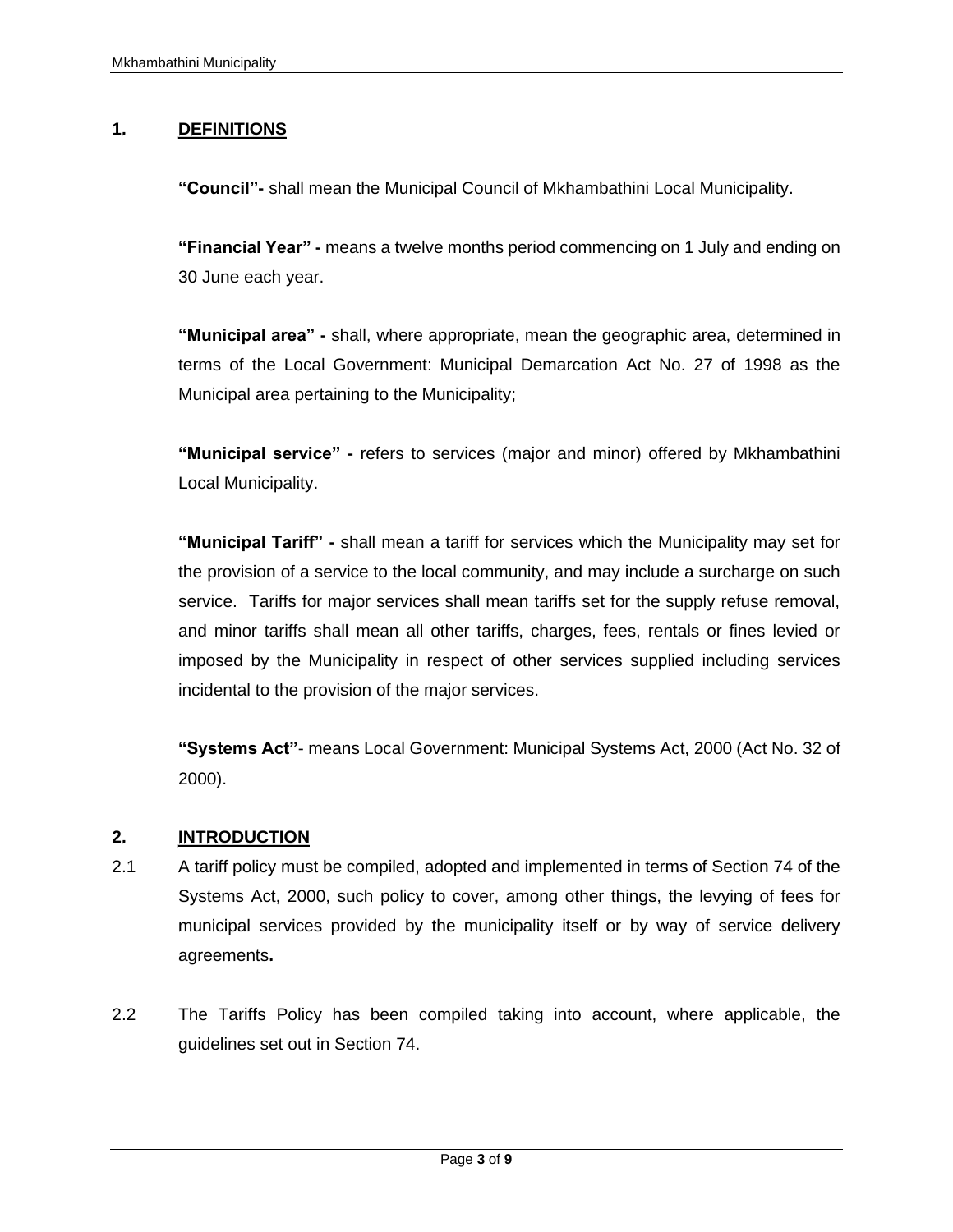2.3 In setting its annual tariffs the Council shall at all times take due cognizance of the tariffs applicable elsewhere in the economic region, and of the impact which its own tariffs may have on local economic development.

## **3. POLICY OBJECTIVES**

- 3.1 The objective of this Policy is to ensure that:
	- a) The tariffs of the Municipality comply with the legislation prevailing at the time of implementation,
	- b) The Municipal services are financially sustainable, affordable and equitable.
	- c) The needs of the indigent are taken into consideration,
	- d) That tariffs are uniformly and fairly applied throughout the area of jurisdiction, and
	- e) The Policy is drawn in line with the principles as outlined in the Municipal Systems Act.

## **4. PRINCIPLES**

- 4.1 Service tariffs imposed by the local municipality shall not be viewed as taxes, and therefore the ability of the relevant consumer or user of the services to which such tariffs relate, shall not be considered as a relevant criterion (except in the case of the indigent relief measures approved by the municipality from time to time).
- 4.2 The Municipality shall ensure that its tariffs are uniformly and fairly applied throughout the municipal region**.**
- 4.3 Tariffs for the major services rendered by the municipality, namely:
	- refuse removal (solid waste)
- 4.4 The Municipality shall as far as possible recover the expenses associated with the rendering of each service concerned. The tariff which a particular consumer or user pays shall therefore be directly related to the standard of service received and the quantity of the particular service used or consumed.
- 4.5 The Municipality shall, as far as circumstances reasonably permit, ensure that the tariffs levied in respect of the foregoing services ensure self-sustainability.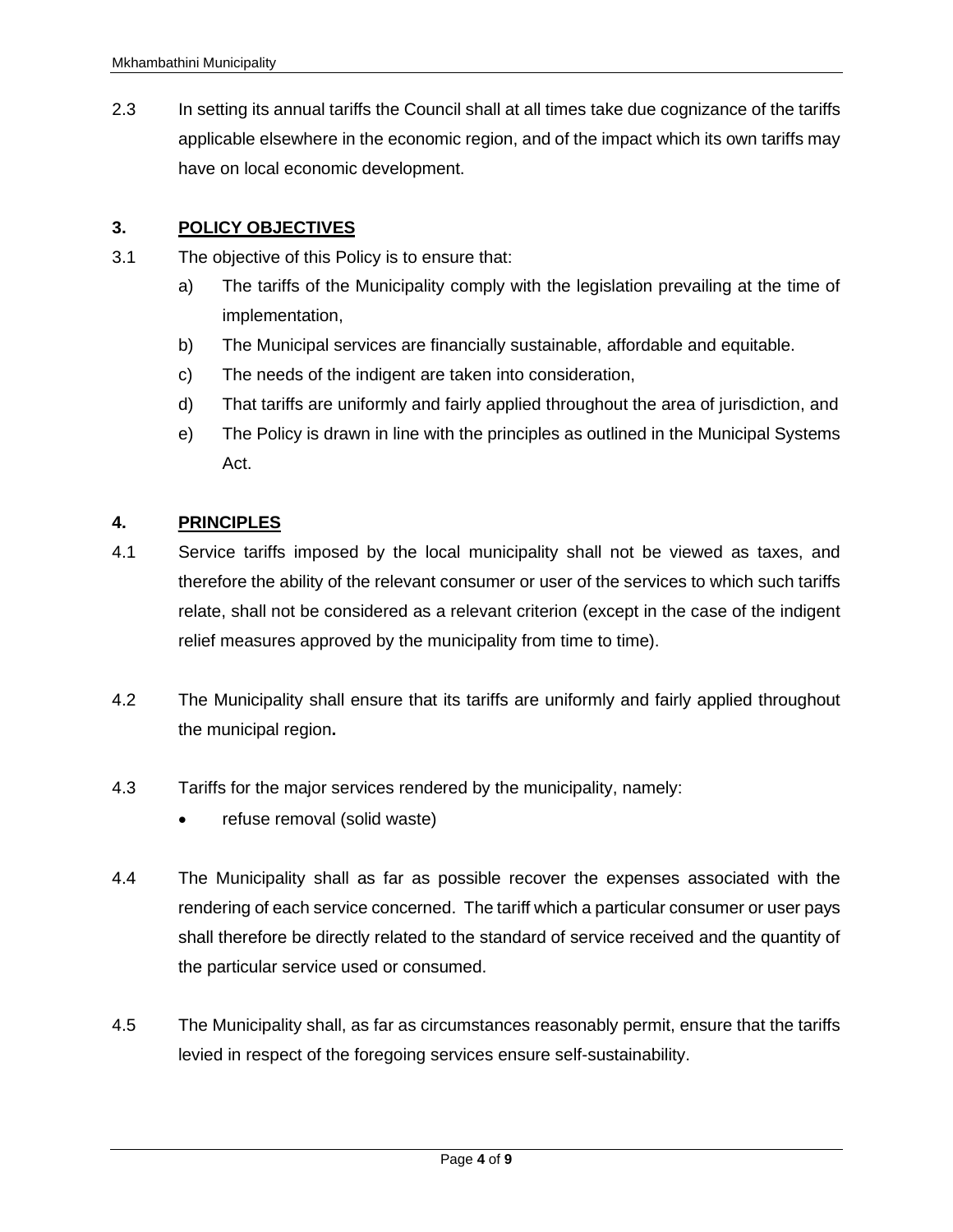- 4.6 The Municipality shall develop, approve and at least annually review an indigent support programme for the municipal area. This programme shall set out clearly the Municipality's cost recovery in respect of the tariffs which it levies on registered indigents, and the implications of such policy for the tariffs which it imposes on other users and consumers in the Municipal region.
- 4.7 In line with the principles embodied in the Constitution and in other legislation pertaining to local government, the municipality may differentiate between different categories of users and consumers in regard to the tariffs which it levies. Such differentiation shall, however, at all times be reasonable, and shall be fully disclosed in each annual budget.
- 4.8 The Municipality's tariff policy shall be transparent, and the extent to which there is crosssubsidization between categories of consumers or users shall be evident to all consumers or users of the service in question. The Municipality further undertakes to ensure that its tariffs shall be easily explainable and understood by all consumers affected by the tariff policy concerned.
- 4.9 The Municipality also undertakes to render its services cost effectively in order to ensure the best possible cost of service delivery.

## **5. REFUSE REMOVAL**

- 5.1 All residential, industrial and commercial properties will be charged a basic fee to be reviewed annually during the budget process. All other properties will be charged a monthly fee determined annually during the budget process. The monthly refuse removal charge will be charged against the owner's account. (Suggestion: To attach the Tariffs schedule as annexure to the policy)
- 5.2 Tariff adjustments shall be effective from 1 July each year.
- 5.3 Registered indigents may receive discount on this charge as the Council deems affordable when approving each annual budget.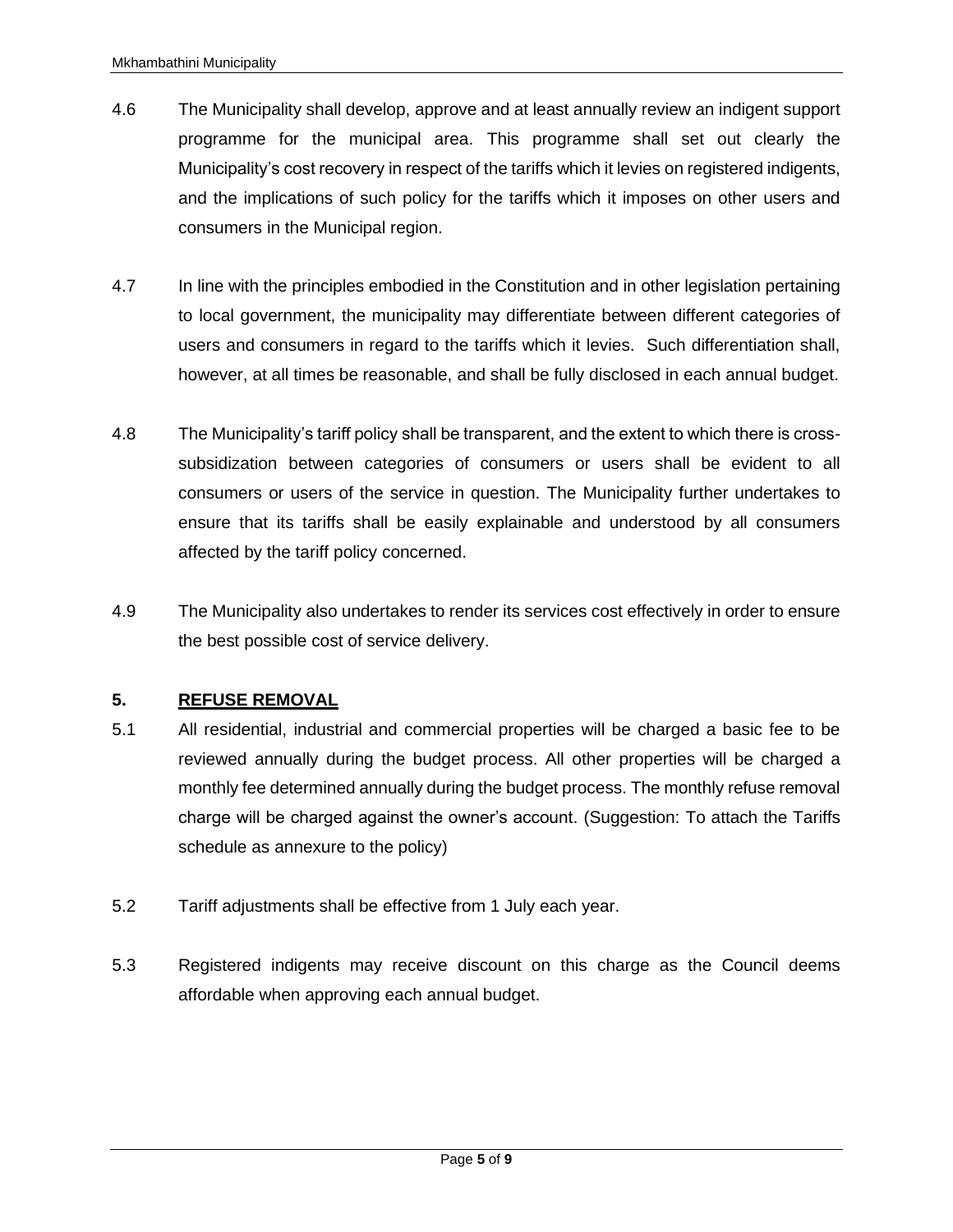## **6. CALCULATION OF TARIFFS FOR MAJOR SERVICES**

- 6.1 In order to determine the tariff which must be charged for the supply of refuse removal, the Municipality shall identify all the costs of operation of the undertakings concerned, including specifically the following:
	- a) Depreciation expenses.
	- b) Maintenance of infrastructure and other fixed assets.
	- c) Administration and service costs, including:
		- (i). Service charges levied by other departments such as finance, human resources and legal services;
		- (ii). Reasonable general overheads, such as the costs associated with the office of the Municipal Manager;
		- (iii). Adequate contributions to the provisions for bad debts and obsolescence of stock;
		- (iv). All other ordinary operating expenses associated with the service concerned.
- 6.2 The intended surplus to be generated for the financial year, such surplus to be applied:
	- a) As an appropriation to capital reserves; and/or
	- b) Generally in relief of rates and general services.
- 6.3 The cost of approved indigency relief measures.
	- a) The Municipality shall consider relief in respect of the tariffs for refuse removal for such registered indigents to the extent that the Council deems such relief affordable in terms of each annual budget, but on the understanding that such relief shall not be less than a discount of 50% on the monthly amount billed for the service concerned.

# **7. OTHER TARIFFS, LEVIES AND CHARGES (MINOR TARIFFS)**

- 7.1 All other tariffs shall be standardized within the municipal region.
- 7.2 All other tariffs shall be approved by the Council in each annual budget, and may, when deemed appropriate by the Council, be subsidized by property rates and general revenues inter alia, particularly when the tariffs will prove uneconomical when charged to cover the cost of the service concerned, or when the cost cannot accurately be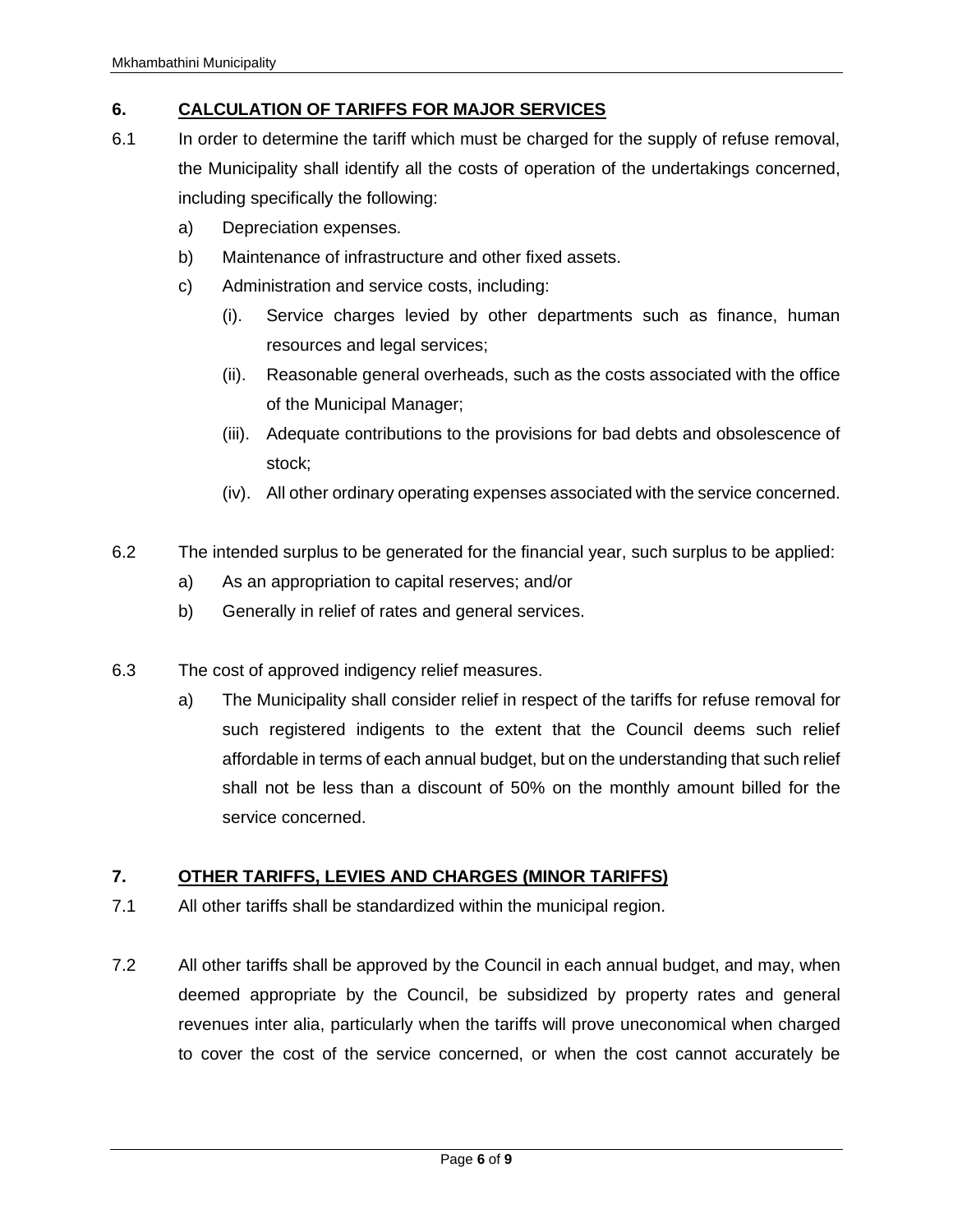determined, or when the tariff is designed purely to regulate rather than finance the use of the particular service or amenity.

- 7.3 All other tariffs over which the municipality has full control shall annually be adjusted at least in line with the prevailing consumer price index, unless there are compelling reasons why such adjustment should not be effected.
- 7.4 Other tariffs shall include inter-alia the following:
	- a) Cemetery fees
	- b) Housing rentals
	- c) Library fees (e.g. membership fees, fines, lost books, lost membership cards)
	- d) Rentals for the use of municipal premises
	- e) Rentals for the use of municipal sports grounds
	- f) Rentals for the lease of municipal property
	- g) Building plan fees
	- h) Advertising sign fees
	- i) Plastic bag sales
	- j) Refuse bin sales
	- k) Cleaning of stands
	- l) Photostat copies and faxes
	- m) Clearance certificates
	- n) Penalty and other charges in terms of the Credit Control and Debt Collection Policy
	- o) Supply of information
	- p) Garden refuse removal
	- q) Pound fees

## **8. POLICY ADOPTION**

This Policy has been considered and approved by the **COUNCIL OF MKHAMBATHINI MUNICIPALITY** as follows:

| Resolution No: |
|----------------|
|                |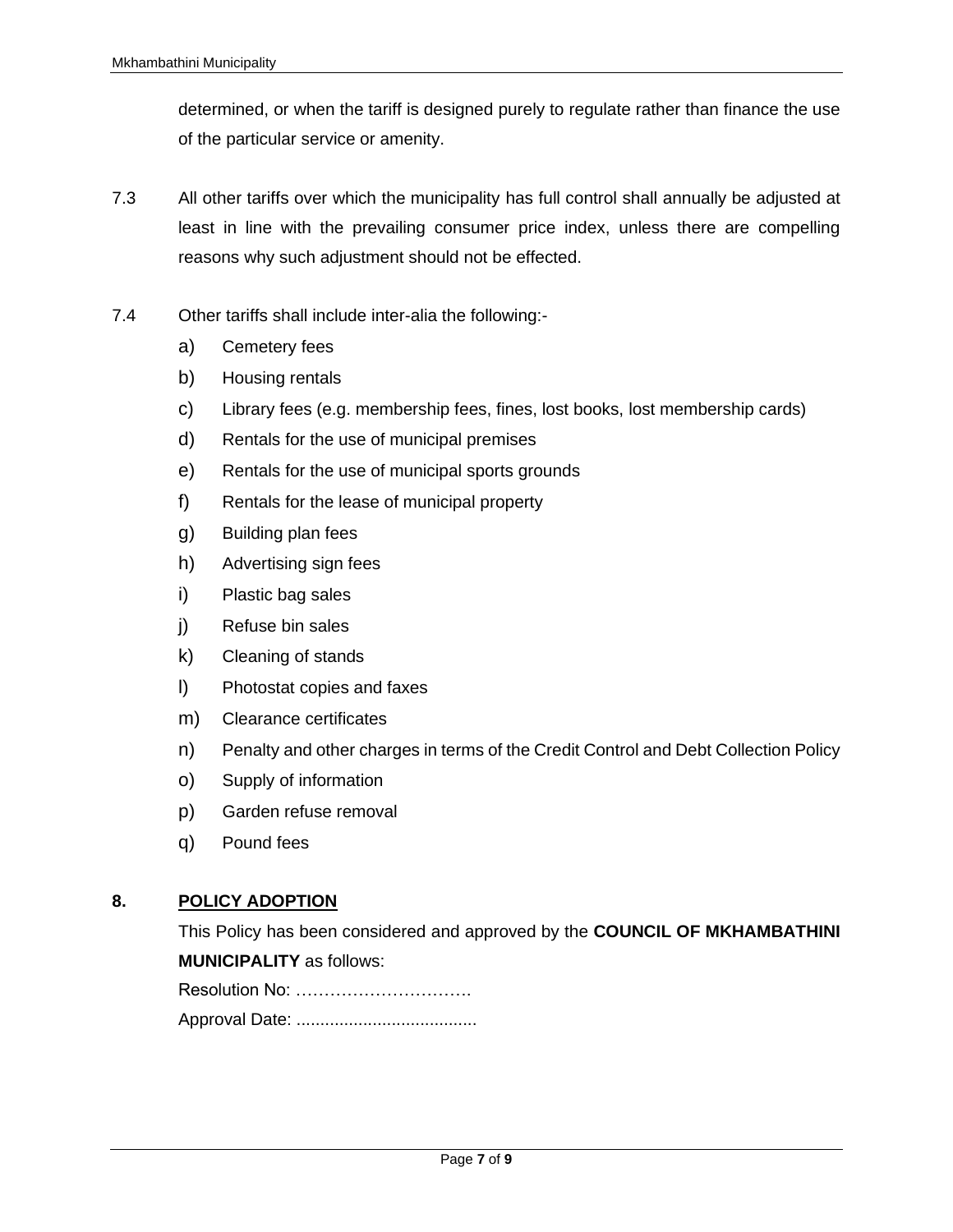## **ANNEXURE: LEGAL REQUIREMENTS**

# SECTION I: LOCAL GOVERNMENT: MUNICIPAL SYSTEMS ACT NO. 32 OF 2000 SECTION 73: GENERAL DUTY

The municipality must give effect to the provisions of the Constitution, and in doing so give priority to the basic needs of the local community, promote the development of the local community, and ensure that all members of the local community have access to at least the minimum level of basic municipal services.

The services provided by the municipality must be: equitable and accessible; provided in a manner conducive to the prudent, economic, efficient and effective use of available resources, and the improvement of standards of quality over time; financially sustainable; environmentally sustainable; and regularly reviewed with a view to upgrading, extension and improvement.

## SECTION 74: TARIFF POLICY

The council of a municipality must adopt and implement a tariff policy on the levying of fees for the services provided by the municipality itself or by way of service delivery agreements.

Such policy must comply with the provisions of the present Act and any other applicable legislation.

Such tariff policy must reflect at least the following principles:

- i. that users of municipal services must be treated equitably in the application of the municipality's tariffs;
- ii. that the amount individual users pay for services must generally be in proportion to the use of such services;
- iii. that poor households must have access to at least basic services through tariffs which cover only operating and maintenance costs, special tariffs or lifeline tariffs for low levels of use or consumption of services or for basic levels of services, or any other direct or indirect method of subsidization of tariffs for poor households;
- iv. that tariffs must reflect the costs reasonably associated with rendering the service, including capital, operating, maintenance, administration and replacement costs, and interest charges;